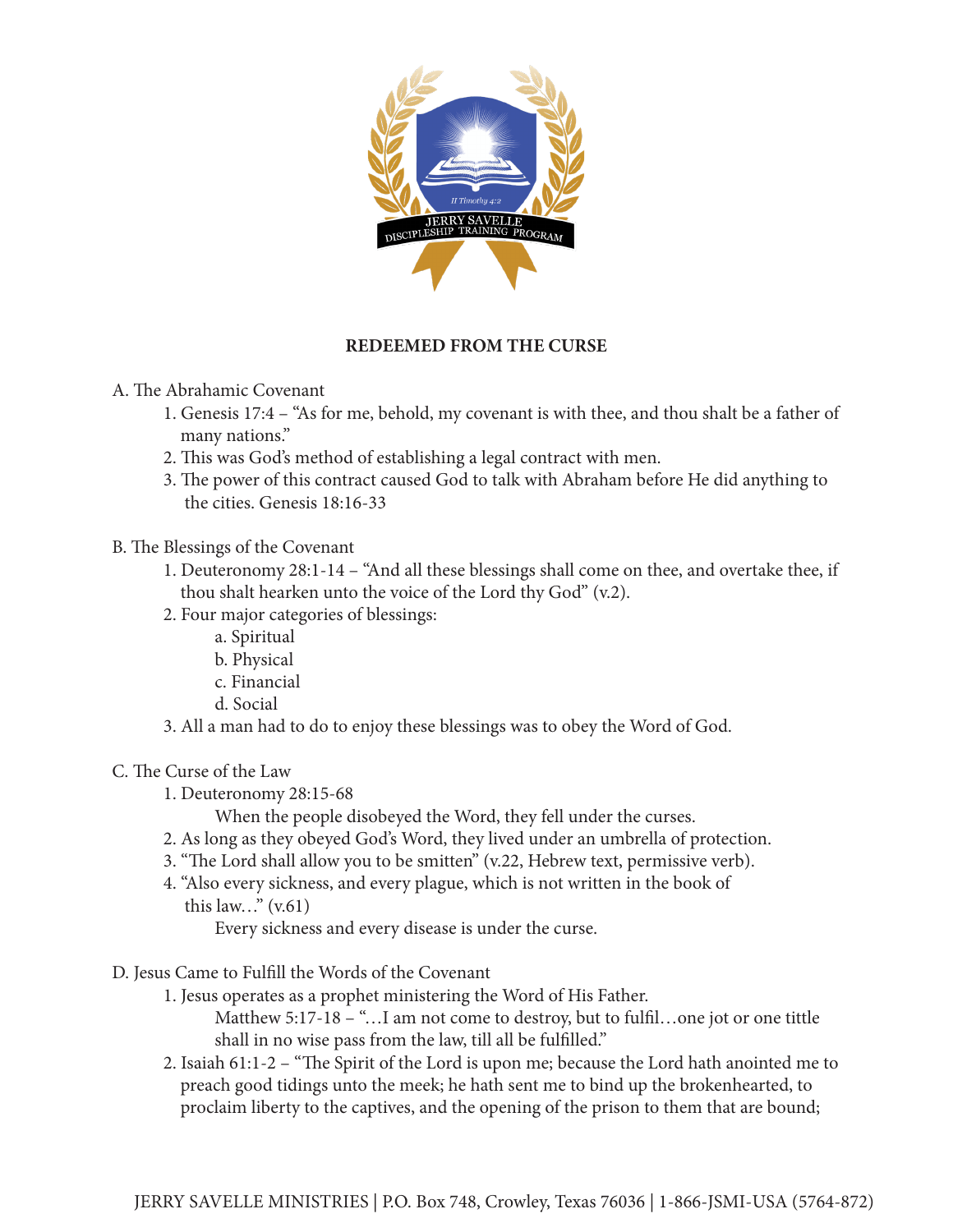

 To proclaim the accept able year of the Lord, and the day of vengeance of our God; to comfort all that mourn."

- a. Jesus fulfills this prophecy.
- b. Matthew 11:5 "The blind receive their sight, and the lame walk, the lepers are cleansed, and the deaf hear, the dead are raised up, and the poor have the gospel preached to them."
- 3. Luke 13:11-17 "And, behold, there was a woman which had a spirit of infirmity eighteen years, and was bowed together, and could in no wise lift up herself"  $(v.11)$ . "And ought not this woman, being a daughter of Abraham, whom Satan hath bound, lo, these eighteen years, be loosed from this bond on the Sabbath day?" (v.16)

## E. Christ Has Redeemed Us from the Curse

1. While hanging on the cross, Jesus cried, "It is finished." Jesus was the last sacrifice of the Abrahamic Covenant. He was offered up on the altar of the cross.

- 2. Jesus went into the pit of hell itself and paid the price for man's fall.
- 3. Galatians 3:13-14, 29 "Christ hath redeemed us from the curse of the law, being made a curse for us: for it is written, Cursed is every one that hangeth on a tree" (v.13). "And if ye be Christ's, then are ye Abraham's seed, and heirs according to the promise" (v.29).
- F. What We Have Been Redeemed Into
	- 1. Colossians 1:13 "Who hath delivered us from the power of darkness, and hath translated us into the kingdom of his dear Son."
	- 2. 2 Corinthians 5:17-21 "Therefore if any man be in Christ, he is a new creature: old things are passed away; behold, all things are become new" (v.17). "For he hath made him to be sin for us, who knew no sin; that we might be made the righteousness of God in him" (v.21).
	- 3. Romans 5:17 "For if by one man's offence death reigned by one; much more they which receive abundance of grace and the gift of righteousness shall reign in life by one, Jesus Christ."
	- 4. Ephesians 2:5-6 "And hath raised us up together, and made us sit together in heavenly places in Christ Jesus" (v.6).
	- 5. Matthew 6:24-34 "But seek ye first the kingdom of God, and his righteousness; and all these things shall be added unto you" (v.33).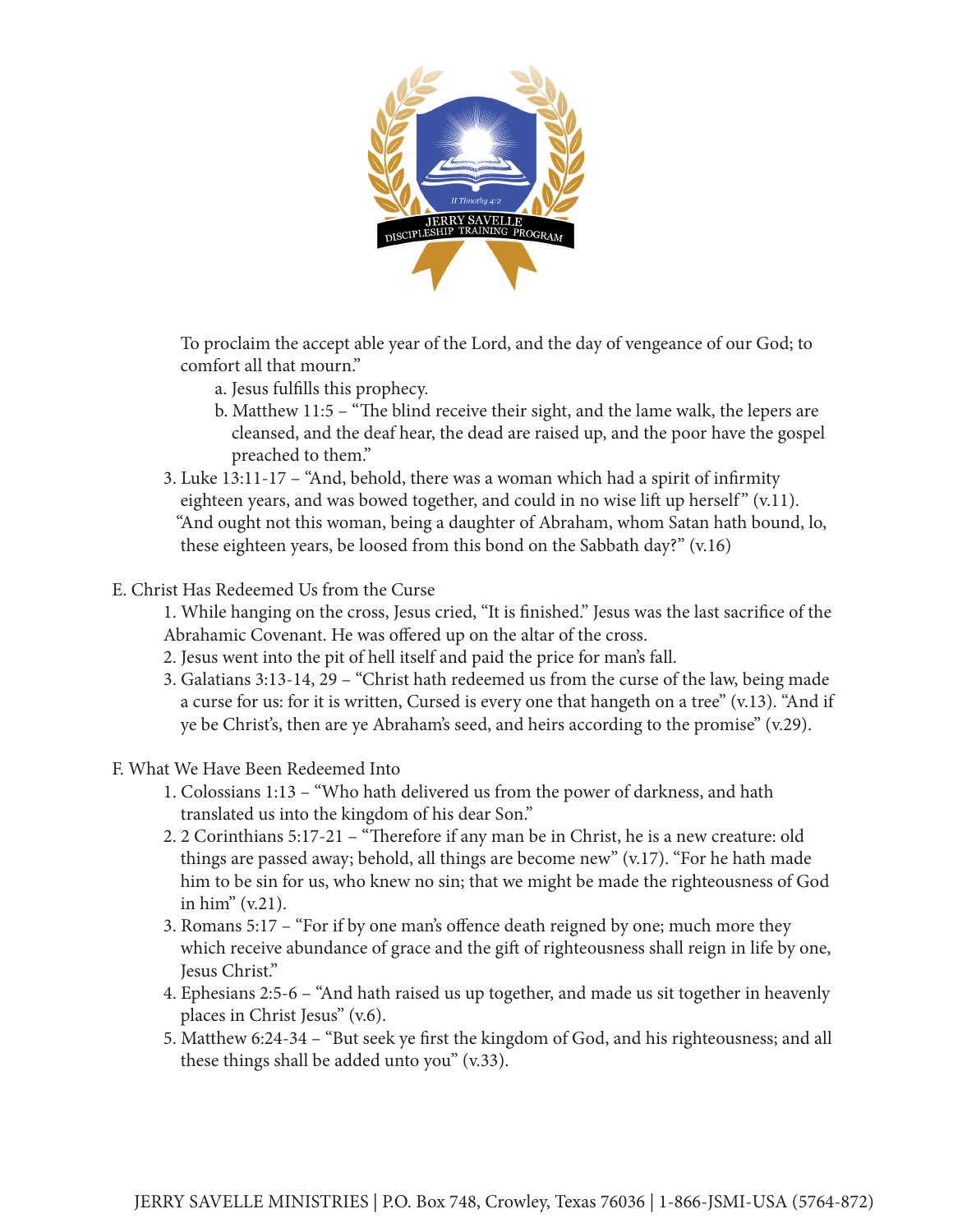

- G. Heirs According to the Promise
	- 1. Galatians 3:29 "And if ye be Christ's, then are ye Abraham's seed, and heirs according to the promise."
	- 2. We are joint heirs with Jesus in His Covenant with God. Whatever Jesus gets, we get. What is His is ours. Jesus was born again, resurrected and seated at the throne of God. 1 John 4:17 – "…because as he is, so are we in this world."
	- 3. Abraham's blessings belong to us.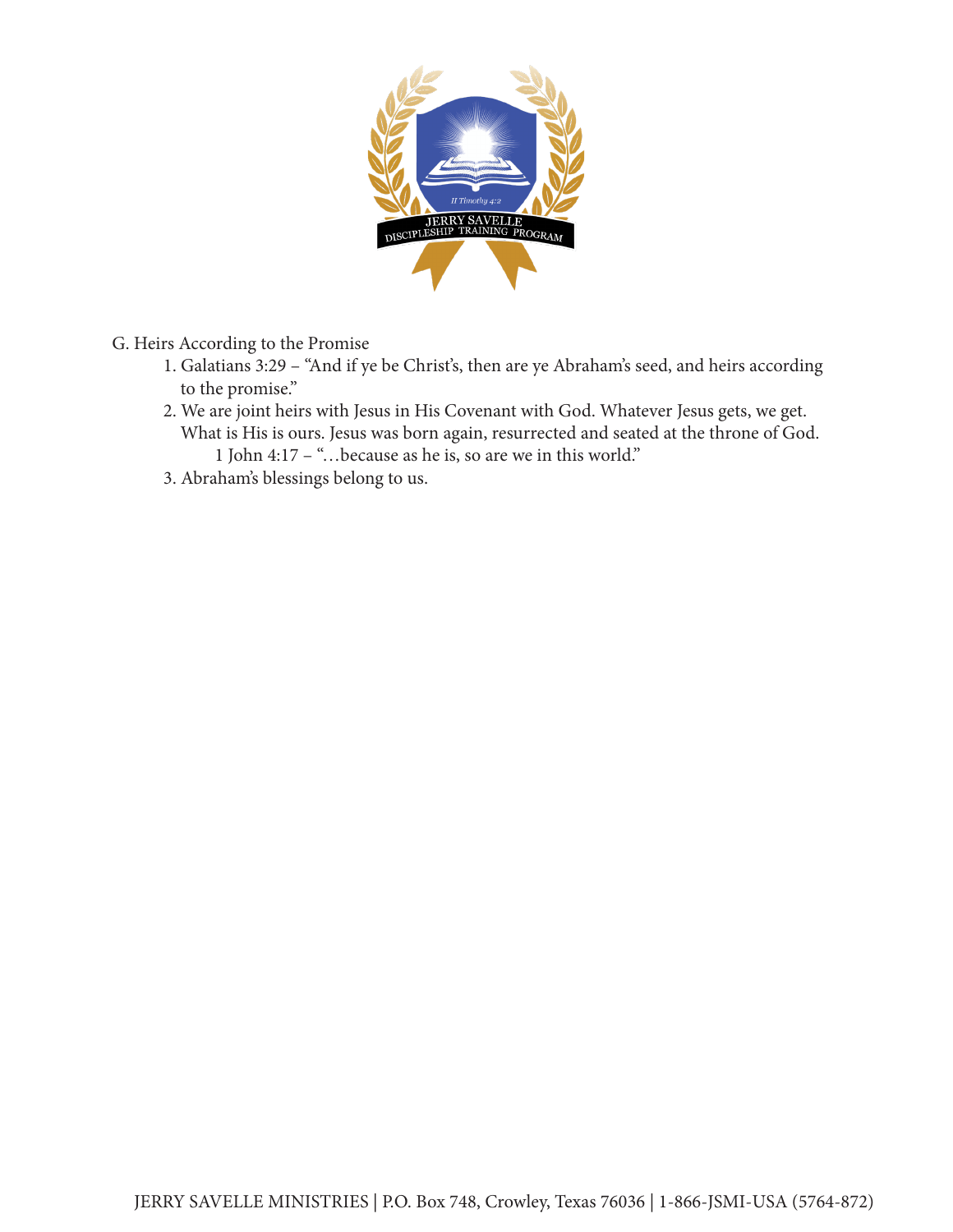

## **REDEEMED FROM THE CURSE - REVIEW QUESTIONS**

- 1. The Covenant was a Contract with men and was God's way or \_\_\_\_\_\_\_\_\_\_ of establishing His legal right to work in the Earth again through a man.
- 2. The \_\_\_\_\_\_\_\_\_\_\_\_ of the covenant came on a man if they \_\_\_\_\_\_\_\_\_\_\_\_ unto the voice of the Lord…Deuteronomy 28: 2 and the four major categories of blessings are  $\frac{1}{\sqrt{2}}$  and  $\frac{1}{\sqrt{2}}$  and  $\frac{1}{\sqrt{2}}$ .
- 3. To enjoy these blessings all a man had to do was to \_\_\_\_\_\_\_\_\_\_ the Word of God.
- 4. People lived under an umbrella of \_\_\_\_\_\_\_\_\_\_ as long as they obeyed the Lord, but if they disobeyed then the Lord would them to fall under the curse because His protection from His presence would be removed as He turned away from them because of their disobedience.
- 5. In Isaiah 61: 1-2 Isaiah prophesied what Jesus would do on the Earth and in Matthew 11:5, Luke 13: 11-17 Jesus \_\_\_\_\_\_\_\_\_\_ these prophecies.
- 6. When Jesus hung on the cross He cried out "It is \_\_\_\_\_\_\_\_\_\_" because He was the last \_\_\_\_\_\_\_\_\_\_\_\_ of the Abrahamic Covenant and the altar He was offered on was the \_\_\_\_\_\_\_\_\_\_.
- 7. Jesus then paid the price for man's fall by going into the pit of \_\_\_\_\_\_\_\_\_.
- 8. These are what we have been redeemed into: \_\_\_\_\_\_\_\_\_\_ into the kingdom of His dear Son and delivered from the power of darkness; if we are in Christ we are new \_\_\_\_\_\_\_\_\_\_ and we are made the \_\_\_\_\_\_\_\_\_\_ of God in Him; we have received the abundance of \_\_\_\_\_\_\_\_\_\_\_ and the \_\_\_\_\_\_\_\_\_\_ of righteousness; we can now \_\_\_\_\_\_\_\_\_\_ as a king in life; we are <u>\_\_\_\_\_\_\_\_\_\_\_</u> up together and \_\_\_\_\_\_\_\_\_\_ together in heavenly places in Christ Jesus.
- 9. Whatever Jesus gets, we get, and what is His, is ours because we are now heirs with Jesus in His Covenant with God the Father; Abraham's \_\_\_\_\_\_\_\_\_\_ belong to us.
- 10. As He is, so are \_\_\_\_\_\_\_\_\_\_ in this world according to 1 John 4: 17.